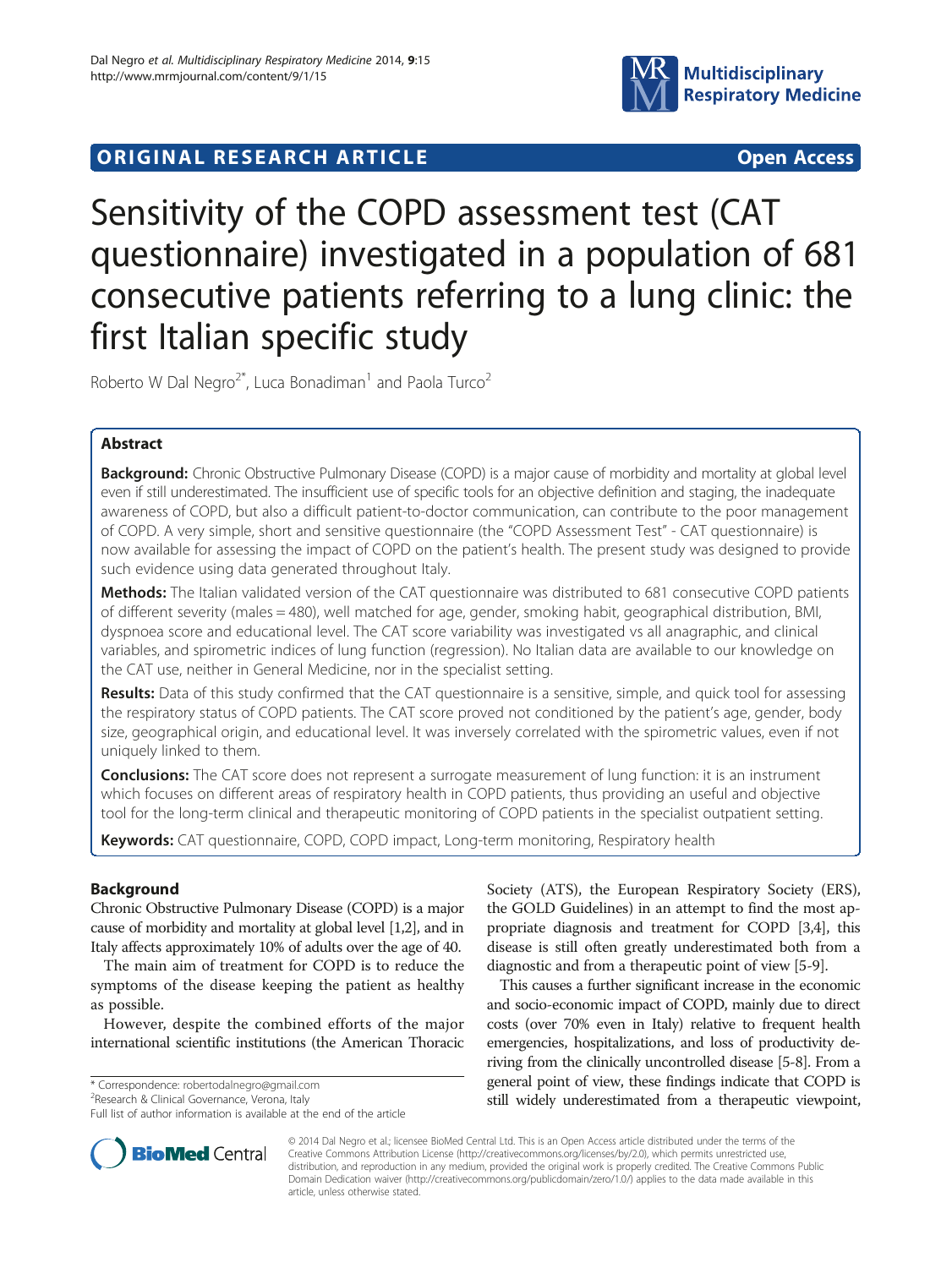despite its profound impact on both the patient's physical and emotional health.

There are several concomitant factors contributing to such a poor management: the inadequate awareness of COPD as an effective disease (particularly in its early stages); the insufficient use of specific diagnostic tools (even basic tests, such as spirometry) for a more objective definition and staging; and the uneven availability of lung services that our country still suffers from; the insufficient prescription of appropriate and prolonged treatments even for patients already diagnosed; shortage of time; the general practitioner's difficulty in timely identifying these patients, and finally, the real patient's difficulty to communicate his/ her medical condition to the doctor effectively, which is often perceived (and thus referred) incorrectly [\[9](#page-6-0)].

One of the most critical aspects is the lack of simple, reproducible, and specific tools, capable of raising awareness among doctors and patients concerning the true value of patient's claimed severity of symptoms, as well as of his objective limitations in respiratory health status and quality of life.

Current specific tools (questionnaires) for measuring the quality of life are quite capable of representing the criticality of COPD patients (i.e. The St. George's Respiratory Questionnaire – SGRQ), but they take so long time to be filled in properly (even in their short form) that they are not used at all in clinical practice.

Recently, a very simple, short and specific questionnaire was validated (such as the "CAT questionnaire" or COPD Assessment Test) in order to assess precisely the impact of COPD on the patient's health. In its definitive version, it consists of eight questions (each on a scale of 0 to 5, with an overall score range of 0–40) which cover various domains of respiratory health status [\[10](#page-6-0)] (cough; production of secretions; tightness in the chest; shortness of breath when walking upstairs; housework; ease of living at home; quality of sleep; energy). This tool has proved to be accurate and extremely simple, easy to understand, as well as very easy and quick for the patient to fill in [\[10-13](#page-6-0)] (Figure [1](#page-2-0)).

As to our knowledge no Italian data are still available on the CAT use, neither in the General Medicine nor in the Pneumological context, the present study was designed to investigate the variability and the consistency of the CAT questionnaire in COPD outpatients referring to lung structures throughout Italy.

#### Methods

The Italian validated version of the CAT questionnaire was distributed to consecutive subjects suffering from COPD of different clinical severity (GOLD Guidelines 2011). Each subject was assessed spirometrically (complete spirometry performed by means of CPFS/D – Medical Graphics Co.; Oak Grove Parkway, St. Paul, Minnesota, USA), and the following indices were collected:  $FEV<sub>1</sub>%$  predicted; Vital Capacity (VC)% predicted; MMEF% predicted;  $FEV<sub>1</sub>/FVC$ %;  $FEV<sub>1</sub>/VC%$ .

The Dyspnea score was calculated with the MRC scaleand BMI (Body Mass Index) was also calculated for each subject.

Smoking habit was taken into account (expressed as no. of packs per year), together with the subjects' educational level; any comorbidity (in terms of type and number); the ongoing regular treatment (drugs in the R03 category of the NTP); the number of steroids and/or antibiotics courses followed in the last 12 months (such as a surrogate index of true acute exacerbations).

Statistics: the distribution of values for the patients' age and their CAT score was checked; mean values ± SD were compared by t unpaired test; all possible relationships between the CAT scores and the values of all other variables were checked by linear regression. Due to the huge number of different comparisons, p < 0.01 was accepted as the minimum level of statistical significance.

#### Results

A total of 681 consecutive COPD patients of different severity were enrolled, coming from different Italian regions. They proved geographically well matched: from the North  $n = 248$ , (36.4%); the Centre  $n = 209$ , (30.7%); the South and the islands:  $n = 224$ , (32.9%).

The general characteristics of the population are summarized in Table [1](#page-3-0), also by gender.

Table [2](#page-3-0) reports mean values of lung function measured in the population, together with the corresponding mean value of MRC and the CAT score: in general terms, subjects characterized by a mild-to-moderate condition were prevailing, even though a 20% of subjects were severe (Figure [2](#page-4-0)). Males appeared slightly more compromised than females, but no significant difference was seen by gender between the corresponding CAT scores  $(t \text{ test} =$ ns). The mean CAT score for the Italian sample was also shown to be extremely close to those for the other European countries [\[11,12\]](#page-6-0).

Figures [2](#page-4-0) and [3](#page-4-0) report the distribution of the  $FEV<sub>1</sub>$  and CAT values respectively in the population as a whole (the corresponding mean values  $\pm$  SD are those shown in Table [2](#page-3-0)). In the case of  $FEV_1$ , it is easy to realize how the distribution of values was very close to a normal distribution, with an extremely low skewness score. The mean CAT score corresponds perfectly to that observed in other European countries [[10\]](#page-6-0). The distribution of CAT values was centered in the range 5 and 25. When distribution of CAT values was limited to subjects with a  $FEV<sub>1</sub> < 80%$  predicted ( $n = 398$ ), the asymmetry of the distribution shape remains almost unchanged, despite a slight increase in the mean CAT score  $(17.3 \pm 7.0 \text{ sd})$  (Figure [4](#page-5-0)).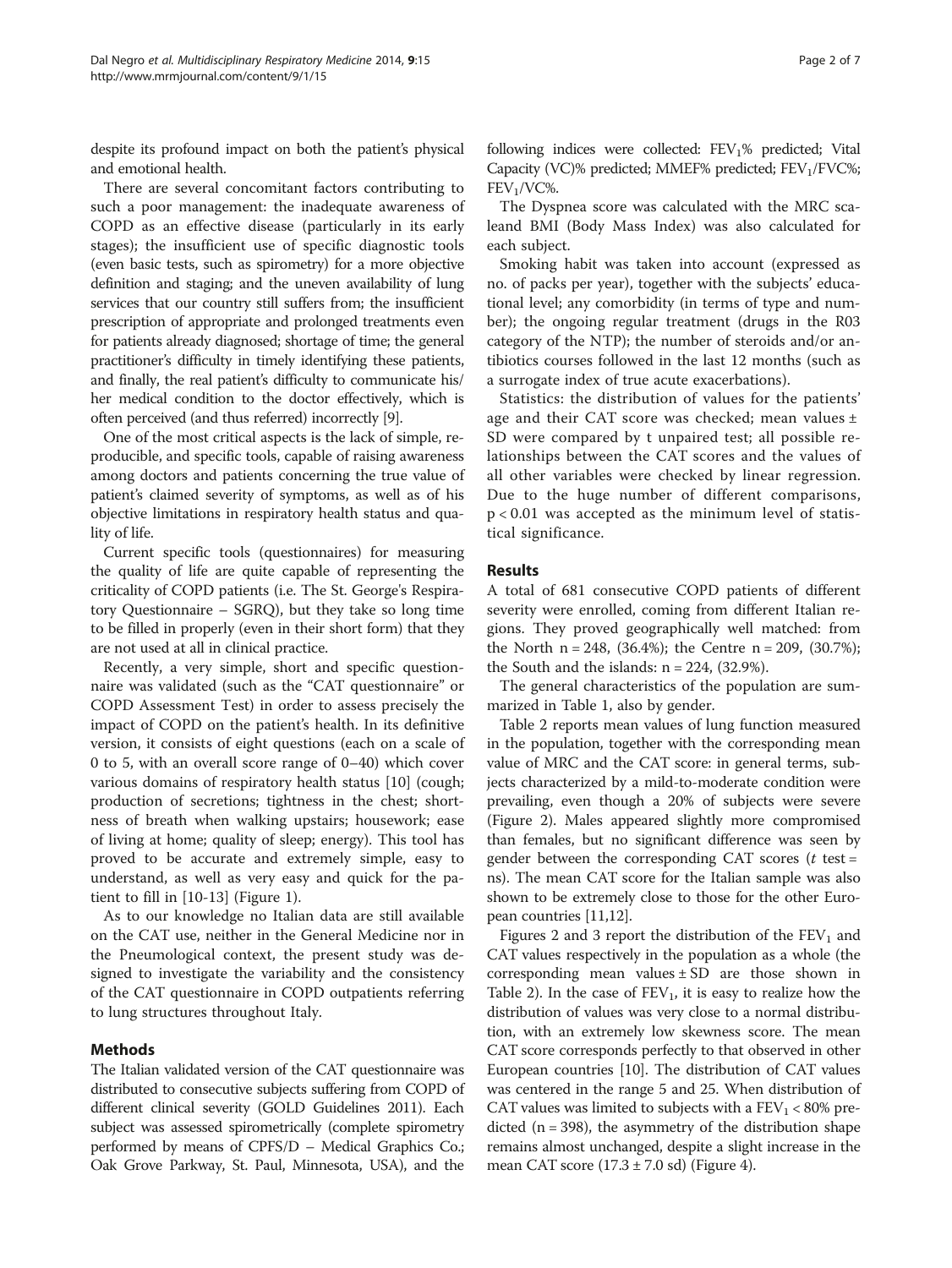<span id="page-2-0"></span>

| Nome:                                                                                                    |                                                                                                                                                                                                                                                                                                                                                                                                                                                       | Data di oggi:                                                                                    | <b>COPD Assessment Test</b> |
|----------------------------------------------------------------------------------------------------------|-------------------------------------------------------------------------------------------------------------------------------------------------------------------------------------------------------------------------------------------------------------------------------------------------------------------------------------------------------------------------------------------------------------------------------------------------------|--------------------------------------------------------------------------------------------------|-----------------------------|
|                                                                                                          | Come va la Sua broncopneumopatia cronica ostruttiva (BPCO)? Esegua<br>il COPD Assessment Test™ (test di valutazione della BPCO) (CAT)                                                                                                                                                                                                                                                                                                                 |                                                                                                  |                             |
|                                                                                                          | Questo questionario denominato CAT - COPD Assessment Test™ (che significa test per la valutazione della<br>(BPCO)), aiuterà sia Lei che l'operatore sanitario a misurare l'impatto della BPCO sul Suo benessere e sulla Sua<br>vita quotidiana. Le Sue risposte e punteggi del test possono essere utilizzati sia da Lei che dall'operatore sanitario<br>per migliorare la gestione della Sua BPCO e per ottenere i massimi vantaggi dal trattamento. |                                                                                                  |                             |
|                                                                                                          | Per ogni affermazione riportata di seguito, inserisca un segno (X) nella casella che meglio descrive la Sua<br>situazione attuale. Può selezionare solo una risposta per ogni domanda.                                                                                                                                                                                                                                                                |                                                                                                  |                             |
| <b>Esempio:</b> Sono molto contento                                                                      |                                                                                                                                                                                                                                                                                                                                                                                                                                                       | Sono molto triste                                                                                |                             |
| Non tossisco mai                                                                                         | 0<br>3<br>4                                                                                                                                                                                                                                                                                                                                                                                                                                           | <b>Tossisco sempre</b>                                                                           | <b>PUNTEGGIO</b>            |
| Il mio petto è<br>completamente libero da<br>catarro (muco)                                              |                                                                                                                                                                                                                                                                                                                                                                                                                                                       | Il mio petto è tutto pieno di<br>catarro (muco)                                                  |                             |
| Non avverto alcuna<br>sensazione di costrizione al<br>petto                                              |                                                                                                                                                                                                                                                                                                                                                                                                                                                       | Avverto una forte sensazione<br>di costrizione al petto                                          |                             |
| Quando cammino in salita o<br>salgo una rampa di scale non<br>avverto mancanza di fiato                  |                                                                                                                                                                                                                                                                                                                                                                                                                                                       | Quando cammino in salita o<br>salgo una rampa di scale<br>avverto una forte mancanza<br>di fiato |                             |
| Non avverto limitazioni<br>nello svolgere qualsiasi<br>attività in casa                                  |                                                                                                                                                                                                                                                                                                                                                                                                                                                       | Avverto gravi limitazioni<br>nello svolgere qualsiasi<br>attività in casa                        |                             |
| Mi sento tranquillo ad<br>uscire di casa nonostante la<br>mia malattia polmonare                         | $\bf{0}$                                                                                                                                                                                                                                                                                                                                                                                                                                              | Non mi sento affatto<br>tranquillo ad uscire di casa a<br>causa della mia malattia<br>polmonare  |                             |
| Dormo profondamente                                                                                      | 3                                                                                                                                                                                                                                                                                                                                                                                                                                                     | Non riesco a dormire<br>profondamente a causa della<br>mia malattia polmonare                    |                             |
| Ho molta energia                                                                                         |                                                                                                                                                                                                                                                                                                                                                                                                                                                       | Non ho nessuna energia                                                                           |                             |
| © 2009 GlaxoSmithKline group of companies. Tutti i diritti riservati.<br>Last Updated: February 26, 2012 | Il logo COPD Assessment Test e CAT è un marchio registrato del gruppo di società GlaxoSmithKline.                                                                                                                                                                                                                                                                                                                                                     | <b>PUNTEGGIO</b><br><b>TOTALE</b>                                                                |                             |

The regressions calculated for the CAT score and the values of all the other variables led to the following results:

- No significant correlation was assessed between the CAT score and gender, age, BMI, and the educational level of subjects, respectively:
	- vs gender:  $(Y = 16.2 + .26 X) p = 0.67$
	- vs age:  $(Y = 13.6 + 4.1 \text{ X}) \text{ p} = 0.15$
- vs BMI:  $(Y = 13.7 + 9.8X) p = 0.07$
- Vs educational level:  $(Y = 16.9 0.1X) p = 0.65$
- The smoking habit proved not significant per se, even if a positive correlation was found for the no. pack/years, being the correlation index rather low  $(r = 0.08)$ :
	- vs smoking:  $(Y = 17.6 0.4X) p = 0.25$
	- vs pack/years:  $(Y = 15.9 + 2.1 \text{ X}) \text{ p} = 0.03$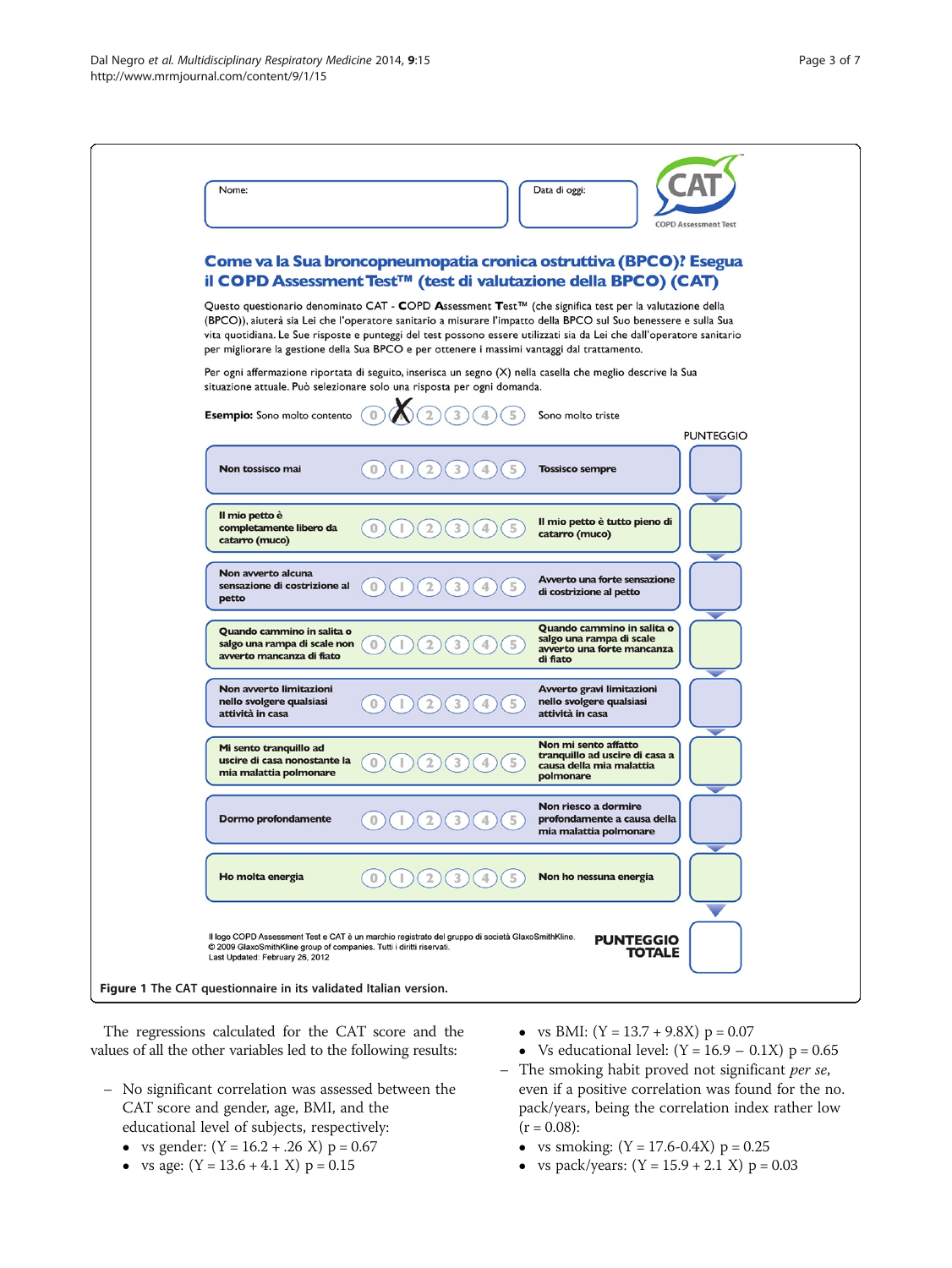<span id="page-3-0"></span>Table 1 General characteristics of the population  $(n = 681)$ 

|                   | Population       | Men             | Women            |
|-------------------|------------------|-----------------|------------------|
| n.                | 681              | 480             | 201              |
| Age (mean, years) | $72.3 + 9.6$ sd  | $72.9 + 9.1$ sd | $70.8 + 10.4$ sd |
| Origin (%)        |                  |                 |                  |
| North             | 36.4%            | 71.8%           | 28.2%            |
| Center            | 30.7%            | 73.4%           | 26.8%            |
| South $+$ Islands | 32.9%            | 75.9%           | 24.1%            |
| Smoking           |                  |                 |                  |
| smokers (%)       | 14.5%            | 13.1%           | 17.9%            |
| no. of pack/years | $29.3 + 27.6$ sd | $354 + 280$ sd  | $15.1 + 20.3$ sd |
| ex-smokers (%)    | 63.9%            | 75.7%           | 35.8%            |
| non-smokers (%)   | 21.6%            | 11.2%           | 46.3%            |
| <b>BMI</b>        | $29.1 + 5.0$ sd  | $29.3 + 4.6$ sd | $28.7 + 5.9$ sd  |

- A significant negative correlation was seen with all spirometric indices considered, even if the correlation indices were singularly very low:
	- vs FEV<sub>1</sub>% (Y = 21.0 -.06X)  $p < 0.001$  r = -0.21
	- vs VC% (Y = 23.2-7.5 X)  $p < 0.001$  r = -0.20
	- vs MMEF%  $(Y = 17.1-3.3X)$  p = 0.008 r = -0.10
	- vs  $FEV_1/FVC%$  (Y = 21.3-7.6X) p < 0.001 r = -0.14
- vs  $FEV_1/VC%$  (Y = 20.4-6.4X)  $p = 0.001$  r = -0.13 – A strong and significant positive correlation was
- seen with the dyspnea score:
	- vs MRC score  $(Y = 11.4 + 4.2 X) p < 0.001 r = 0.62$ A confirmation for these findings comes from the CAT score, which was significantly and positively related to the extent of dyspnea at rest  $(p < 0.001;$

 $r = 0.27$ ) and during exercise ( $p < 0.001$ ;  $r = 0.37$ ), and of wheezing  $(p < 0.006; r = 0.11)$ .

– A significant positive correlation was also found with the no. of courses of systemic steroids and of antibiotics (both expression of the occurrence of

#### Table 2 Lung function and MRC score  $(n = 681)$

|                  | Population       | Men               | Women             | t test |
|------------------|------------------|-------------------|-------------------|--------|
| $FEV_1$ (% pred) | $72.6 + 24.1$ sd | $69.7 + 23.3$ sd  | $79.4 + 24.7$ sd  |        |
| FVC (% pred)     | $88.7 + 19.4$ sd | $85.2 + 18.4$ sd  | $97.0 + 19.0$ sd  |        |
| VC (% pred)      | $88.6 + 18.7$ sd | $86.4 + 18.3$ sd  | $94.1 + 18.5$ sd  |        |
| MMEF (% pred)    | $33.9 + 21.8$ sd | $33.9 + 21.7$ sd  | $33.7 + 22.0$ sd  |        |
| $FEV1/FVC$ (%)   | $62.7 + 13.2$ sd | $61.3 + 13.1$ sd  | $66.1 + 12.9$ sd  |        |
| $FEV1/VC$ (%)    | $60.7 + 14.5$ sd | $58.9 + 14.4$ sd  | $65.0 + 13.8$ sd  |        |
| MRC (score)      | $1.2 + 1.0$ sd   | $1.2 \pm 1.1$ sd  | $1.3 + 1.0$ sd    |        |
| CAT (score)      | $16.6 \pm 7.1$   | $16.5 \pm 7.1$ sd | $16.8 \pm 7.2$ sd | ns     |

acute exacerbations) in the previous 12 months, though singularly with a low correlation index:

- vs no. of steroid cycles  $(Y = 16.0 + 2.6 X)$  $p < 0.001$  r = 0.19
- vs no. of antibiotic cycles  $(Y = 15.9 + 1.7 X)$  $p < 0.001$  r = 0.16
- The infectious respiratory comorbidities (bronchial exacerbations and/or pneumonia) showed a mild positive correlation with the CAT score, even though the correlation index was quite low:
	- vs no. infectious respiratory comorbidities  $(Y = 16.1 + 1.5 X) p = 0.02 r = 0.10$

Only comorbidities of metabolic and neurological cause (but not the cardiovascular, gastroenterological, metabolic, neurological, neoplasticones) showed some correlation with the CAT score, though with very low correlation indices:

- vs no. metabolic comorbidities  $(Y = 16.0 + 2.0 X)$  $p = 0.001$   $r = 0.12$
- vs no. neurological comorbidities  $(Y = 16.4 + 2.6 X)$  $p = 0.02 r = 0.09$

A slight correlation was also found between the CAT score and the no. of comorbidities documented:

• vs no. of comorbidities  $(Y = 14.2 + 0.7 X)$  $p < 0.001$  r = 0.21

It is interesting to note that, when the variation of the CAT score was checked vs the current therapeutic treatment, the CAT scores proved significantly higher in the untreated patients, as well as in those treated only with short-acting  $\beta$ 2-adrenergics on demand (p > 0.002), and in those only assuming oral xanthines  $(p < 0.047)$ . No significant correlation was found in subjects undergoing regular treatment with long-term appropriate strategies, such as long-acting bronchodilators and/or inhaled corticosteroids (all  $p = ns$ ).

Finally, even though the link was rather weak  $(r =$ 0.08), the variations in the CAT score proved significantly related  $(p < 0.030)$  to the no. of respiratory drugs (belonging to the R03category in the NTP) used by the patients, and thus with the complexity of their ongoing treatment.

#### **Discussion**

Data from the present study, which was carried out in a representative sample of italian COPD outpatients referring to a lung Unit, confirm the sensitivity and the consistency of the CAT questionnaire, and lead to suggest and support its use as a quick and specific clinical tool for assessing the respiratory health status of COPD patients. The CAT questionnaire also proved to be very sensitive in capturing the intra-patient variations in health status during COPD, and it provides significant variations in the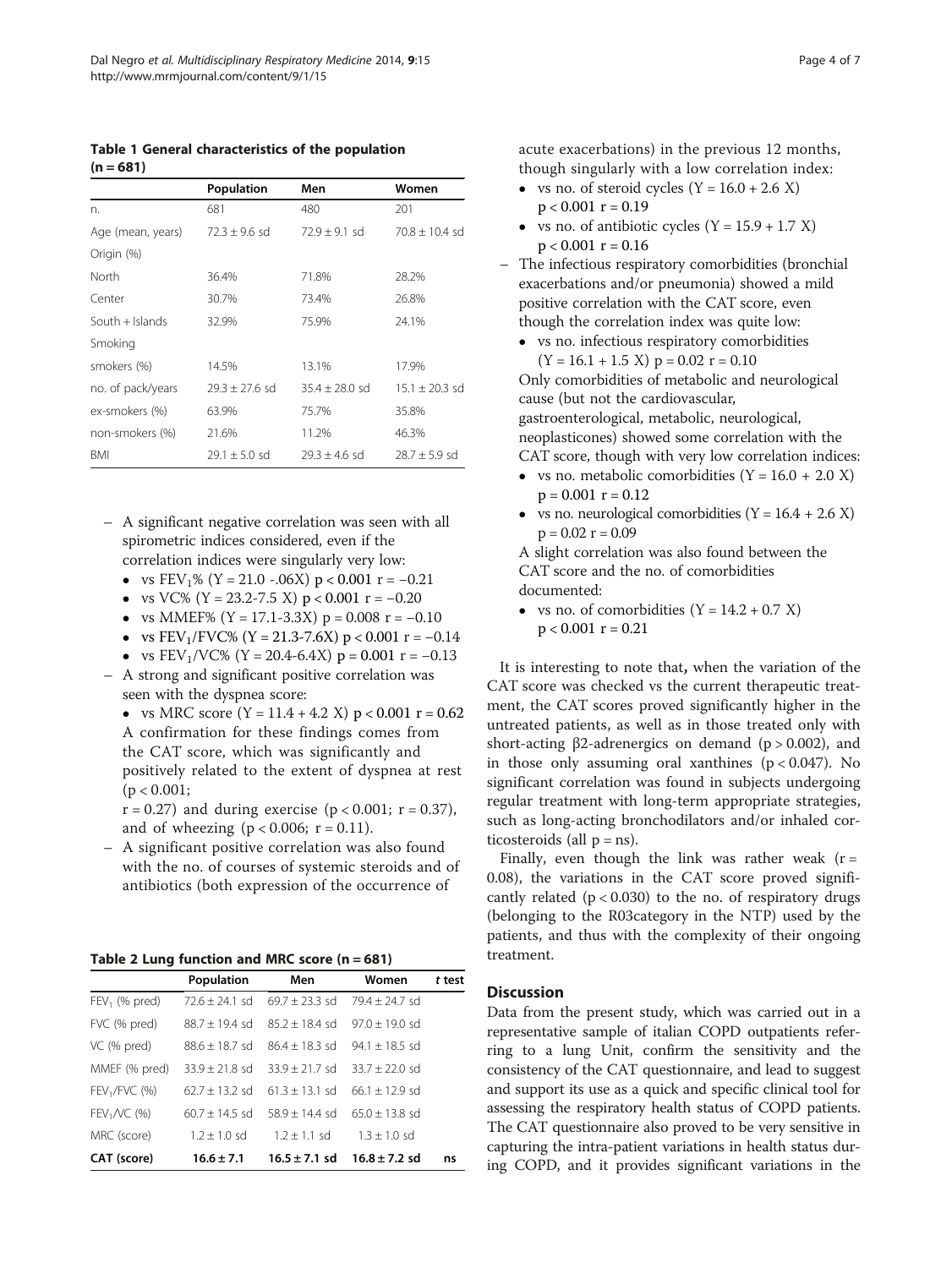<span id="page-4-0"></span>

score when distinguishing between the clinical stability and acute clinical exacerbation phases of the disease. It is a coincidence that the correlation with the specific COPD version of the St. George's Respiratory Questionnaire was particularly high  $(r = 0.80)$  [\[10-12](#page-6-0)].

It should be underlined that the CAT score proved not affected by the age, gender, body size, and the educational level of COPD patient's, thus further emphasizing its stability in assessing the patients' health status.

Furthermore, even if the CAT score obviously proves significantly inversely correlated to the values of lung functions, it is not strictly and uniquely linked to them: in other words, it does not represent, therefore, an alternative measurement to lung function but, on the contrary, it focuses on different areas of the respiratory health in COPD patients, thus providing an useful, objective, and instantaneous tool for the long-term clinical and therapeutic monitoring of COPD patients in

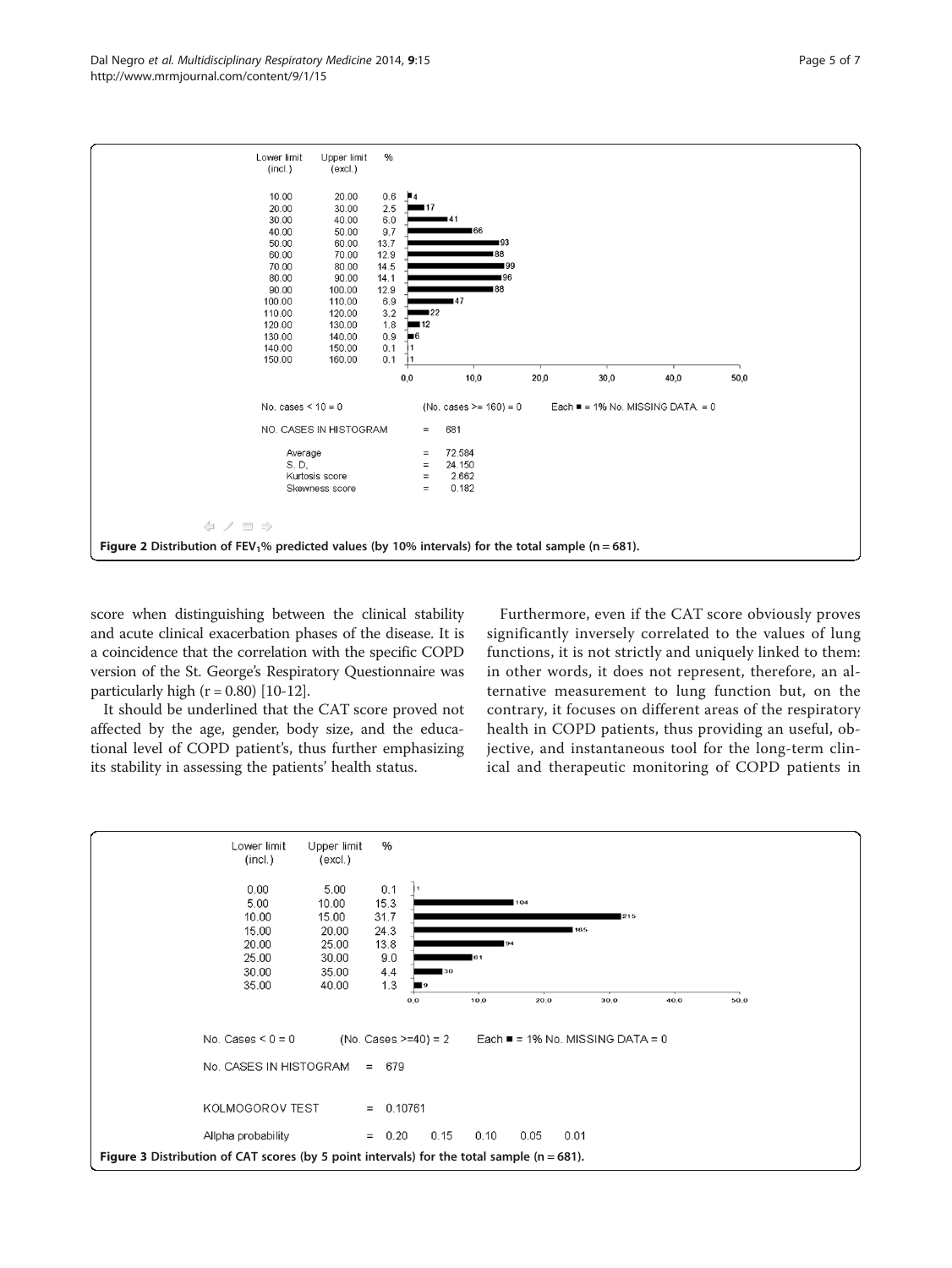<span id="page-5-0"></span>

the specialist outpatient setting. This is confirmed by the stronger link between the CAT score and the respiratory symptoms (such as dyspnoea and wheezing) reported by the patient.

Unlike previous international investigations, the present study proved a significant relationship between the CAT score and the occurrence of respiratory infections. Together with the significant positive relationship assessed between the CAT score and the frequency of steroid and/ or antibiotic courses in the previous year, this feature emphasizes and explains the ability of the CAT questionnaire to highlight the variations in health status due to the occurrence of acute COPD exacerbations.

Finally, the evidence indicating that the CAT score proved to be significantly higher in patients currently untreated, or improperly managed, further suggests that the CAT is a sensitive tool for assessing the COPD patient's "current" respiratory status.

#### Conclusions

The CAT questionnaire is thus confirmed as a simple and reliable tool which is capable of measuring COPDrelated health status. Thanks to its unique characteristics, it thus seems particularly useful in the specialist outpatient settings, particularly for long-term clinical and therapeutic monitoring of COPD patients.

Finally, the availability of a reproducible and consistent tool which is able to ensure the quick, easy, and effective patient-to-doctor communication, can only lead to a substantial improvement in the health-related and socioeconomic impact of COPD by providing a more appropriate therapeutic management and a more effective governance of COPD.

On the basis of findings from European studies [[10](#page-6-0)-[13](#page-6-0)] (and now also from Italian data), internal consistency tests

for the questionnaire confirm that the CAT is a suitable and reliable instrument for measuring patient-assessed COPD-related health status regardless of language differences. This is of particular significance because it ensures the validity and relevance of the CAT as an international cross-cultural assessment tool for comparing the impact of COPD.

#### Competing interests

The authors declare that they have no competing interests.

#### Author details

<sup>1</sup>CESFAR - Centro Studi Nazionale di Farmacoeconomia e Farmacoepidemiologia Respiratoria, Verona, Italy. <sup>2</sup>Research & Clinical Governance, Verona, Italy.

#### Received: 5 December 2013 Accepted: 4 March 2014 Published: 15 March 2014

#### References

- 1. WHO: COPD: Burden. World Health Organization. [http://www.who.int/](http://www.who.int/respiratory/copd/burden/en/index.html) [respiratory/copd/burden/en/index.html.](http://www.who.int/respiratory/copd/burden/en/index.html)
- 2. National Center for Health Statistics: National Health Interview Survey, 1982–1996, 1997–2002. Information cited in: American Lung Association, Epidemiology and Statistics Unit. Trends in Chronic Bronchitis and Emphysema: Morbidity and Mortality; 2004.
- 3. Global Initiative for Chronic Obstructive Lung Disease. Global strategy for the diagnosis, management, and prevention of chronic obstructive pulmonary disease; 2007:1–30.
- 4. ATS/ERS Task Force: Standards for the Diagnosis and Management of Patients with COPD; 2004. [http://www.thoracic.org/clinical/copd-guidelines/.](http://www.thoracic.org/clinical/copd-guidelines/)
- 5. Mannino DM, Homa DM, Akinbami LJ, Ford ES, Redd SC: Chronic obstructive pulmonary disease surveillance – United States, 1971–2000. In: surveillance summaries, August 2, 2002. MMWR 2002, 51(No. SS-6):1–16.
- 6. Mannino DM, Gagnon RC, Petty TL, Lydick E: Obstructive lung disease and low lung function in adults in the United States: data from the National Health and Nutrition Examination Survey, 1988–1994. Arch Intern Med 2000, 160:1683–1689.
- 7. Confronting COPD in America: Executive Summary: Confronting COPD in America: Executive Summary; 2008. [http://www.aarc.org/resources/](http://www.aarc.org/resources/confronting_copd/exesum.pdf) [confronting\\_copd/exesum.pdf](http://www.aarc.org/resources/confronting_copd/exesum.pdf) (last accessed 03 April 2009).
- 8. Dal Negro RW, Tognella S, Donner CF, Tosatto R, Dionisi M, Turco P: Costs of chronic obstructive pulmonary disease (COPD) in Italy: the SIRIO study (Social Impact of Respiratory Integrated Outcomes). Respir Med 2007, 102:92–101.